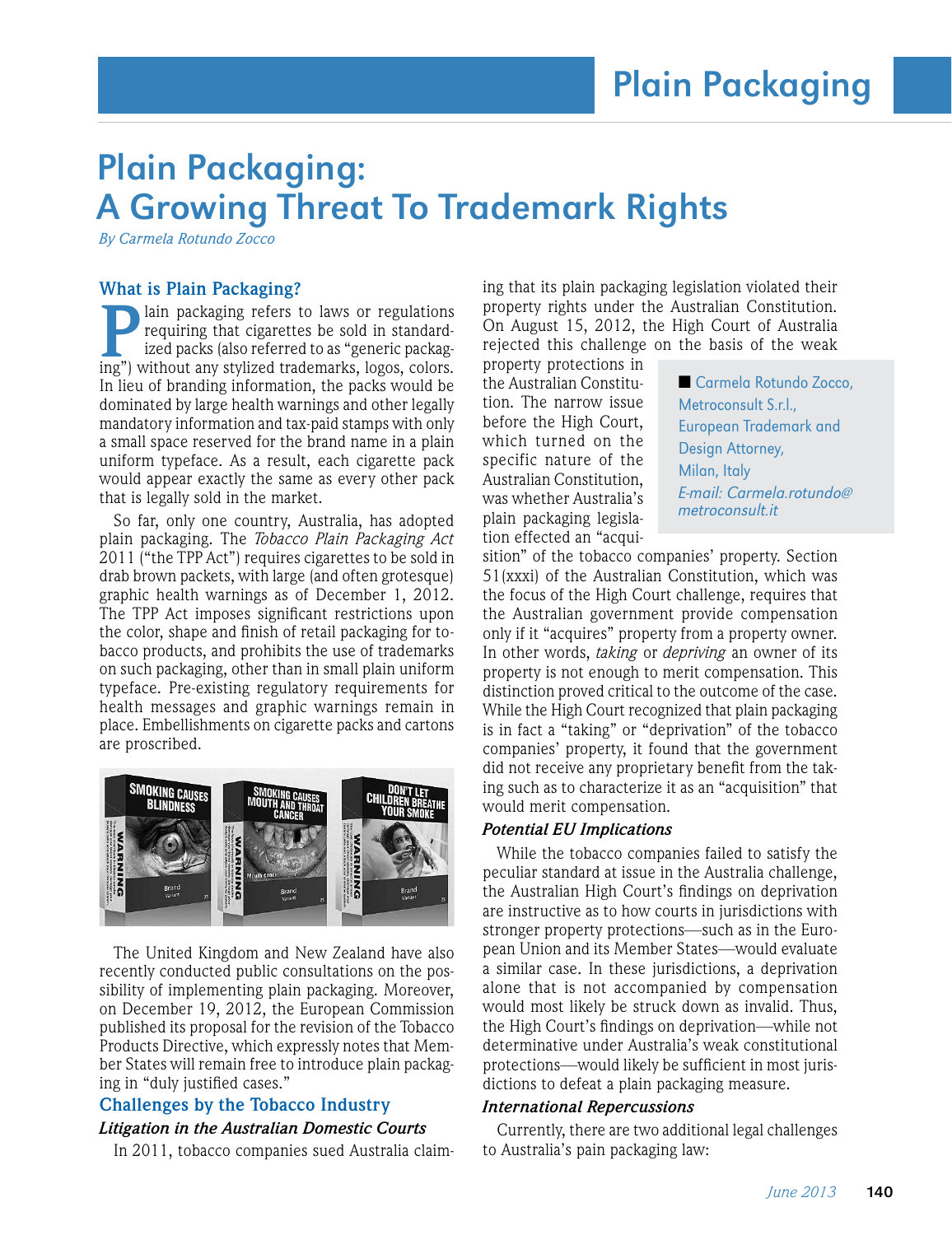# Plain Packaging

- Philip Morris Asia Limited ("PM Asia"), is pursuing a Bilateral Investment Treaty ("BIT") arbitration against Australia in which it claims, among other things, that Australia's plain pack aging legislation constitutes an expropriation or deprivation of its investments (*e.g.*, brands and IP rights) without compensation; and
- Three countries are challenging the legality of Australia's PP measure before the World Trade Organization ("WTO") on the grounds that plain packaging violates the Agreement on Trade-Related Aspects of Intellectual Property Rights ("TRIPS Agreement"); Article 10bis of the Paris Convention for the Protec tion of Industrial Property ("Paris Conven tion"), which is incorporated into the TRIPS Agreement; and the Agreement on Technical Barriers to Trade ("TBT Agreement").

### **What Are Intellectual Property Rights Associations Saying About Plain Packaging?**

Numerous intellectual property rights associations such as INTA, ECTA, MARQUES, ITMA, ASIPI and AIPPI have submitted letters in connection with the public consultations in New Zealand and the United Kingdom strongly condemning plain packaging as an unjustified attack on basic and essential property rights.

For example, LES (Britain and Ireland) wrote in its response to the UK Department of Health Consultation on stardardised packaging of tobacco products that it "is concerned at the proposal that tobacco products only be sold in the UK in plain packaging because of:

- · The loss of value to intellectual property rights;
- · The financial loss that is likely to result from the loss of intellectual property rights;
- · The risk of increased counterfeiting and smuggling; and
- · The possibility, raised in The Systematic Review,<sup>1</sup> that making smoking "forbidden" might increase its appeal."

#### **INTA wrote:**

#### (New Zealand)

"INTA submits that the imposition of mandatory plain packaging for tobacco products puts New Zealand at risk of depriving trademark owners of valuable property, which is inconsistent with its

trademark legislation, its Bill of Rights safeguards, and its international obligations. It would also risk counter-productive results such as increasing the dangerous trade in counterfeit tobacco products. We envisage that if plain packaging of tobacco products is to be implemented in New Zealand, a regime will be created in which a large number of very valuable registered (and unregistered) trademarks could not be used. Deprivation of owners' rights in this way would set an unsound legislative precedent that is inconsistent with national and international trademark laws, and democratic freedoms."

#### (United Kingdom)

"[G]iven the risks of increasing the availability of counterfeit and black market tobacco products to consumers, the unfair and disproportionate impact on the interests and rights of all trademark owners concerned as well as its likely adverse impact on the balance and integrity of the trademark system, INTA respectfully urges the DoH to take no further steps towards the implementation of the proposed standardized packaging requirements for tobacco products."

In a similar vein, MARQUES asserted in connection with the United Kingdom's public consultation: "Standardised packaging legislation would deny one sector of industry the benefits of its intellectual property rights, and would be a dangerous precedent for the potential loss of rights in other industries. The issue is, therefore, a matter of concern to trade mark owners across the EU. Consequently, MARQUES opposes the introduction of standardised packaging for tobacco products."

### **The Slippery Slope: Do Other Industries Have Cause for Concern?**

Although the plain packaging debate is currently focused on tobacco products, there is growing concern that it will be extended to other "disfavored" products, such as alcohol, candy, sugars, and processed foods. For example, a parliamentary committee in the United Kingdom recently considered plain packaging for alcoholic beverages. Similarly, in the Philippines, the Department of Health has taken the position that it is entitled to prohibit firms from using registered trademarks on infant milk products that may "erode the efforts of the government to promote breast-feeding."

#### **Summary**

In summary, plain packaging constitutes a deprivation of trademark owners' intellectual property rights and violates several international agreements. To date, Australia is the only jurisdiction where plain packaging has been implemented, although

<sup>1.</sup> It deals with the following review: "Plain tobacco packaging: A systematic review," Lead Investigator: Gerard Hastings, Institute for Social Marketing, University of Stirling.